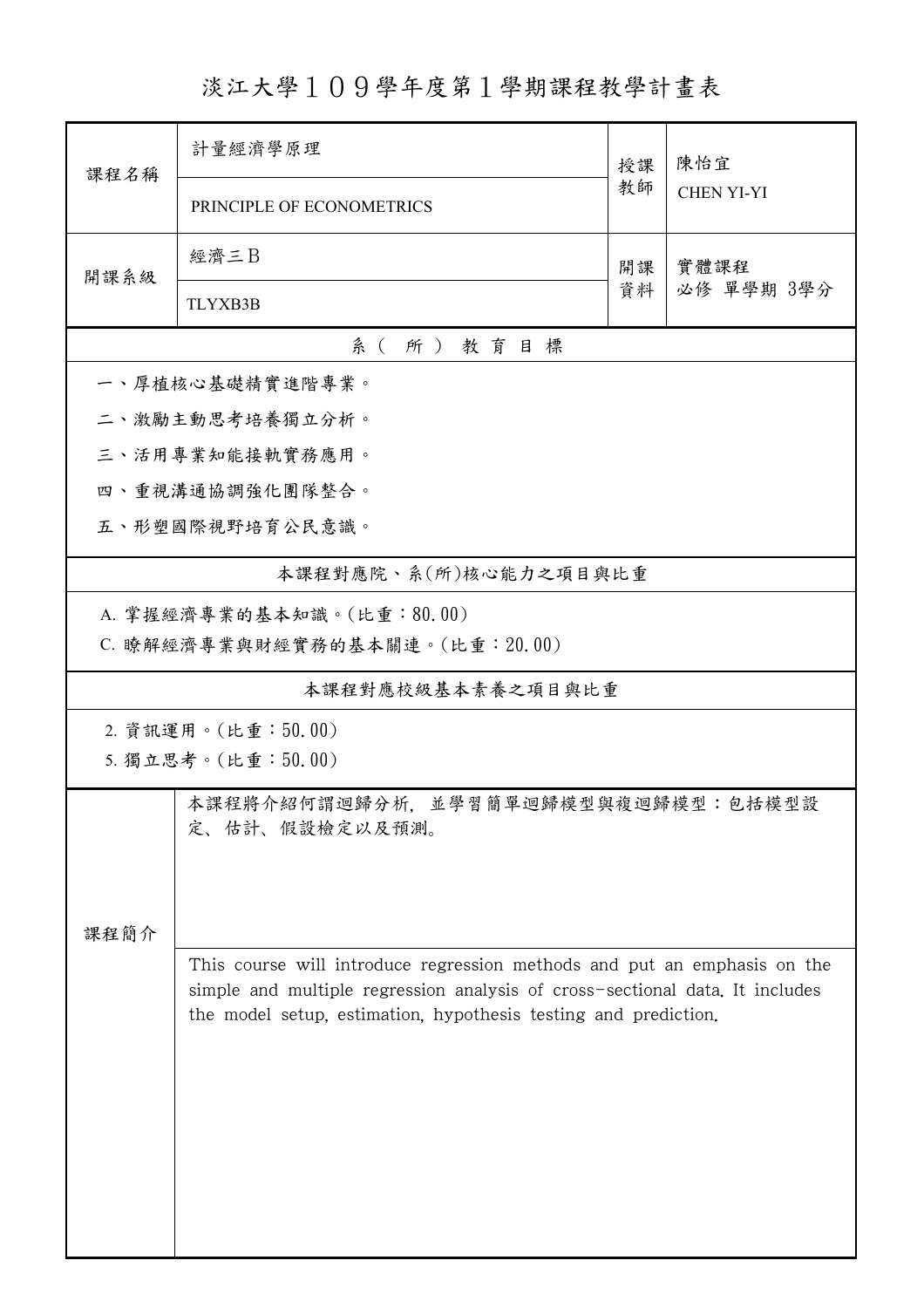## 本課程教學目標與認知、情意、技能目標之對應

將課程教學目標分別對應「認知(Cognitive)」、「情意(Affective)」與「技能(Psychomotor)」 的各目標類型。

一、認知(Cognitive):著重在該科目的事實、概念、程序、後設認知等各類知識之學習。

二、情意(Affective):著重在該科目的興趣、倫理、態度、信念、價值觀等之學習。

三、技能(Psychomotor):著重在該科目的肢體動作或技術操作之學習。

| 序<br>號         | 教學目標(中文)                                                     |                                                                                              |                | 教學目標(英文)                                                                                                             |          |  |  |  |
|----------------|--------------------------------------------------------------|----------------------------------------------------------------------------------------------|----------------|----------------------------------------------------------------------------------------------------------------------|----------|--|--|--|
| $\mathbf{1}$   |                                                              | 讓學生認識最簡化的迴歸分析工<br>具—簡單迴歸模型和實證研究最常<br>使用的分析工具—複迴歸模型                                           |                | Learning the simple regression model and the most<br>often used analysis tool $-$ the multiple regression<br>models. |          |  |  |  |
| $\overline{2}$ | 讓學生瞭解最小平方估計法在古典<br>線性迴歸假設下, 是一個很容易估<br>計方法,而且其估計式具良好統計<br>特性 |                                                                                              |                | Learning why the OLS estimators are BLUE under<br>the classical linear regression model assumptions.                 |          |  |  |  |
|                | 讓學生瞭解如何去檢定估計出來的<br>迴歸結果是否具統計上的顯著性                            |                                                                                              |                | Learning how to test the statistical significance of<br>the estimated results.                                       |          |  |  |  |
| $\overline{4}$ | 讓學生知道如何利用估計出來的迴<br>歸模型去預測未來                                  |                                                                                              |                | Learning how to conduct model predictions given<br>the explanatory variables                                         |          |  |  |  |
|                | 教學目標之目標類型、核心能力、基本素養教學方法與評量方式                                 |                                                                                              |                |                                                                                                                      |          |  |  |  |
| 序號             | 目標類型                                                         | 院、系(所)<br>核心能力                                                                               | 校級<br>基本素養     | 教學方法                                                                                                                 | 評量方式     |  |  |  |
| 1              | 認知                                                           | A                                                                                            | $\overline{2}$ | 講述                                                                                                                   | 測驗、作業    |  |  |  |
| 2              | 認知                                                           | $\mathsf{A}$                                                                                 | $\overline{2}$ | 講述                                                                                                                   | 測驗、作業、實作 |  |  |  |
| 3              | 認知                                                           | AC                                                                                           | 25             | 講述                                                                                                                   | 測驗、作業、實作 |  |  |  |
| 4              | 認知                                                           | <b>AC</b>                                                                                    | 25             | 講述                                                                                                                   | 測驗、作業、實作 |  |  |  |
|                | 授課進度表                                                        |                                                                                              |                |                                                                                                                      |          |  |  |  |
| 週<br>次         | 日期起訖                                                         | 內 容 (Subject/Topics)                                                                         |                |                                                                                                                      | 備註       |  |  |  |
|                | $109/09/14$ ~<br>109/09/20                                   | Introduction and Two-variable regression analysis:<br>some basic ideas                       |                |                                                                                                                      |          |  |  |  |
| 2              | $109/09/21$ ~<br>109/09/27                                   | SRF, the method of OLS and the numerical<br>properties of OLS estimators                     |                |                                                                                                                      |          |  |  |  |
| 3              | $109/09/28$ ~<br>109/10/04                                   | The classical linear regression model assumptions                                            |                |                                                                                                                      |          |  |  |  |
| 4              | $109/10/05$ ~<br>109/10/11                                   | The variance and covariance of OLS estimators and<br><b>BLUE</b>                             |                |                                                                                                                      |          |  |  |  |
| 5              | $109/10/12$ ~<br>109/10/18                                   | The coefficient of determination and more examples                                           |                |                                                                                                                      |          |  |  |  |
| 6              | $109/10/19$ ~<br>109/10/25                                   | Classical normal linear regression model and<br>two-variable regression: Interval estimation |                |                                                                                                                      |          |  |  |  |
|                | $109/10/26$ ~<br>109/11/01                                   | Two-variable regression: Hypothesis testing and<br>ANOVA                                     |                |                                                                                                                      |          |  |  |  |